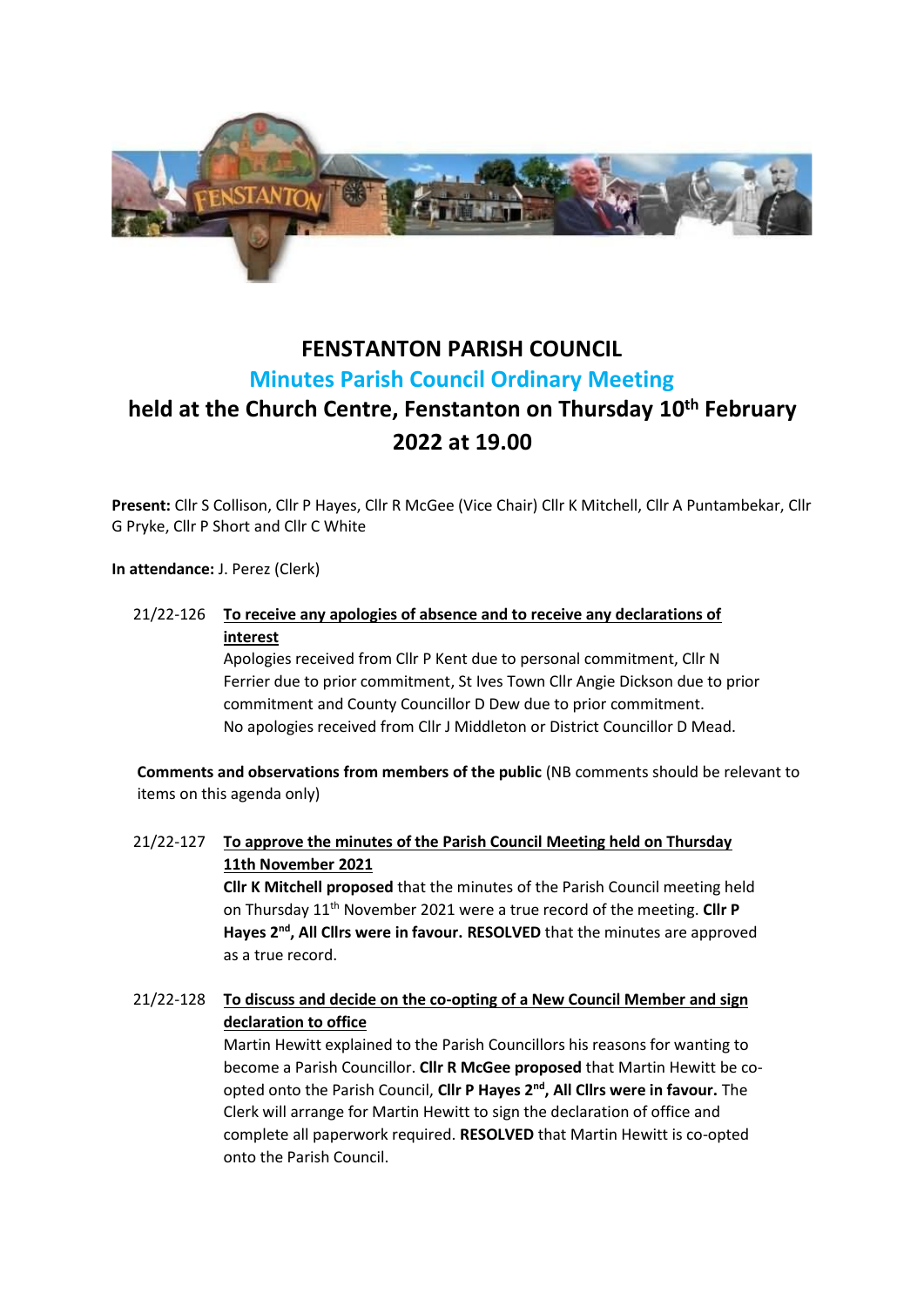### 21/22-129 **To welcome new Councillor Paula Short to the Parish Council**

Cllr P Short was co-opted onto the Parish Council in November but this is the first meeting to be held that she has been able to attend since her co-option. Cllr P Short explained her reasons for wanting to become a Councillor and she was welcomed to the Parish Council. Current Councillors introduced themselves to both Paula and Martin.

# 21/22-130 **To inform the Parish Council of the resignation of Cllr J Schonfeldt and discuss vacancy**

Due to personal circumstances Cllr J Schonfeldt has resigned from the Parish Council. The Clerk advised that the Parish Council can advertise the vacancy as there is less than six months until Councillors retire, and local elections are held. **RESOLVED** that the Clerk will advertise the casual vacancy.

## 21/22-131 **To receive reports from the County and District Council** No County or District Councillors present.

# 21/22-132 **To formally approve decisions made by delegated committee during December 2021 and January 2022 when the Parish council was unable to meet due to Omicron variant of Corona virus**

- a) MI Gardeners to fit mesh pathway at Hampton Green cost £950.00
- b) K&M Lighting to fix faulty streetlight at Orchard Gardens x2 cost £70.00 each
- c) Finalise and send completed Precept form 20% increase £134,000
- d) Privately funded LHI for Cambridge Road to be submitted to CCC for advice from Sonia Hansen on break down of proposal- £500.00
- e) Summer Maintenance contract awarded to Majestic Garden Services £550.00 per cut & other jobs as per quotations
- f) Privately Funded LHI for 20's plenty submitted to CCC £500.00
- g) Advertise for new RFO 5-7 hours per week
- h) Payment schedules December 21/January 22 approved
- i) Grass areas in Fenstanton North to continue to be maintained by HDC, but FPC able to put benches etc on the areas
- j) Ian Wilson pressure wash tunnel of underpass £200.00
- k) Highways England asked to clean/repair and paint both entries to the underpass
- l) Lecterns, whipping post, bench, repair of post and erect Parking signs approved quotation £320.00

**Cllr C White proposed** that all decisions made by the delegated committee are formally approved, **Cllr G Pryke 2nd, All Cllrs were in favour. RESOLVED**  that all decisions are approved.

## 21/22-133 **Discuss LHI feasibility study received from CCC for London Road St Ives**

The Parish Council has now received the feasibility report from CCC this will now go before a Local Highway Improvement Panel meeting to be assessed. Cllr K Mitchell is liaising with County Councillor D Dew and he is speaking with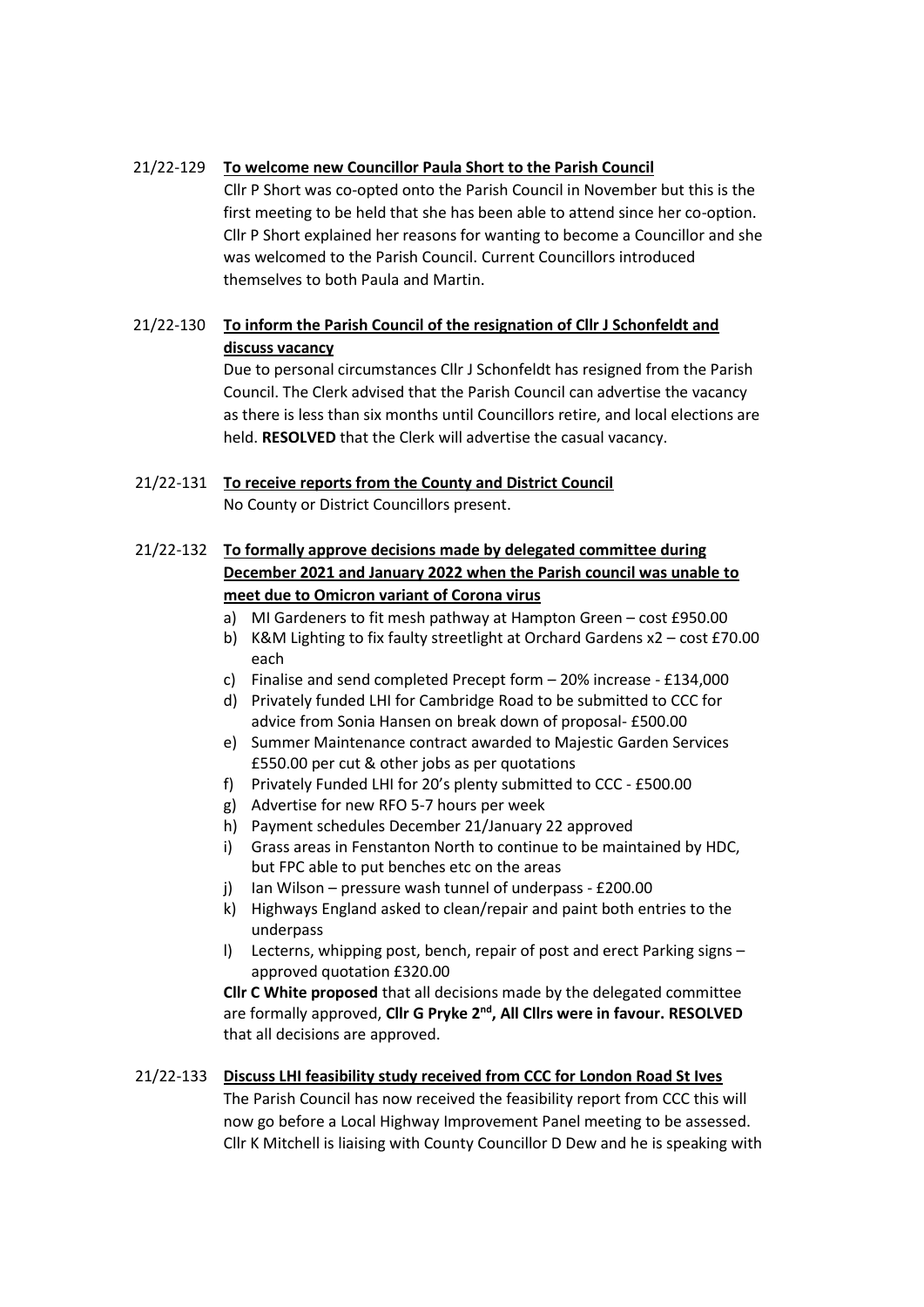the Mayor of Cambridgeshire regarding this application. Fenstanton Parish Council has previously approved funding towards this application. **RESOLVED** that funding has been previously approved.

#### 21/22-134 **Walking sports activities**

Fenstanton Parish Council in conjunction with the Healthy Lifestyle Team at HDC would like to offer organised sports activities for groups that may be interested, this could include walking sports activities too. This could also extend to young people during the holiday. **Cllr K Mitchell proposed** that the Clerk put a notice in Spectrum to gauge interest, **Cllr A Puntambekar 2nd, All Cllr were in favour. RESOLVED** that the Clerk will put a notice in the next edition of Spectrum.

#### 21/22-135 **Flood Working Group – any update and Funding for Flooding information**

Cllr K Mitchell advised that he is waiting to hear about a joint meeting with South Cambridgeshire MP and Jonathan Djanogly MP. We are waiting for the modelling from the Environment Agency. Unfortunately, there has been no interest from residents to join a Flood defence group that was advertised in Spectrum.

21/22-136 **Communication with HDC, decide on how to move as no meeting agreed so far** Despite reaching out to HDC on a number of occasions to organise a meeting to discuss communication, this still has not happened. Cllr Martin Hewitt has a contact at HDC who he will reach out to, he may be able to help facilitate a meeting.

#### 21/22-137 **Defibrillator - possible locations update and funding received**

With funds raised by the Church and £500.00 donation received by the Parish Council from Making a Difference Locally through NISA retail, there is now funding in place to purchase another defibrillator. The defibrillator will sit on the wall of the Church Hall opposite the primary school. There is a 15-week waiting list. The Parish Council will order the defibrillator and will take on the responsibility of the Defibrillators in the Village. The Parish Council is still looking for other locations in the Village to site another defibrillator. **RESOLVED** that the Parish Council will purchase a defibrillator and take responsibility for the defibrillators in the Village.

21/22-138 **Review details of repairs to the Church yard pathways – costs and responsibility** As Cllr P Kent has been discussing with the Church and he is not at this meeting, this item will be deferred until the next Burial Board or Full PC Meeting. **RESOLVED** to defer to another meeting.

## 21/22-139 **Discuss and decide on adopting a Climate Change policy for Fenstanton Parish Council**

Cllr C White has discussed this informally with Cllrs P Kent and N Ferrier. He suggests the Parish Council investigate the possibility of having a Climate Change Policy. He advised the Clerk that Cllr N Ferrier has previously produced a booklet on this subject which may be useful. The Clerk will reach out to Cllr N Ferrier and also look at SLCC and CAPALC to see if there are already templates that could be adapted. This will be discussed further at the next full PC meeting. **RESOLVED** that the Clerk will speak with Cllr N Ferrier and investigate with SLCC and CAPALC.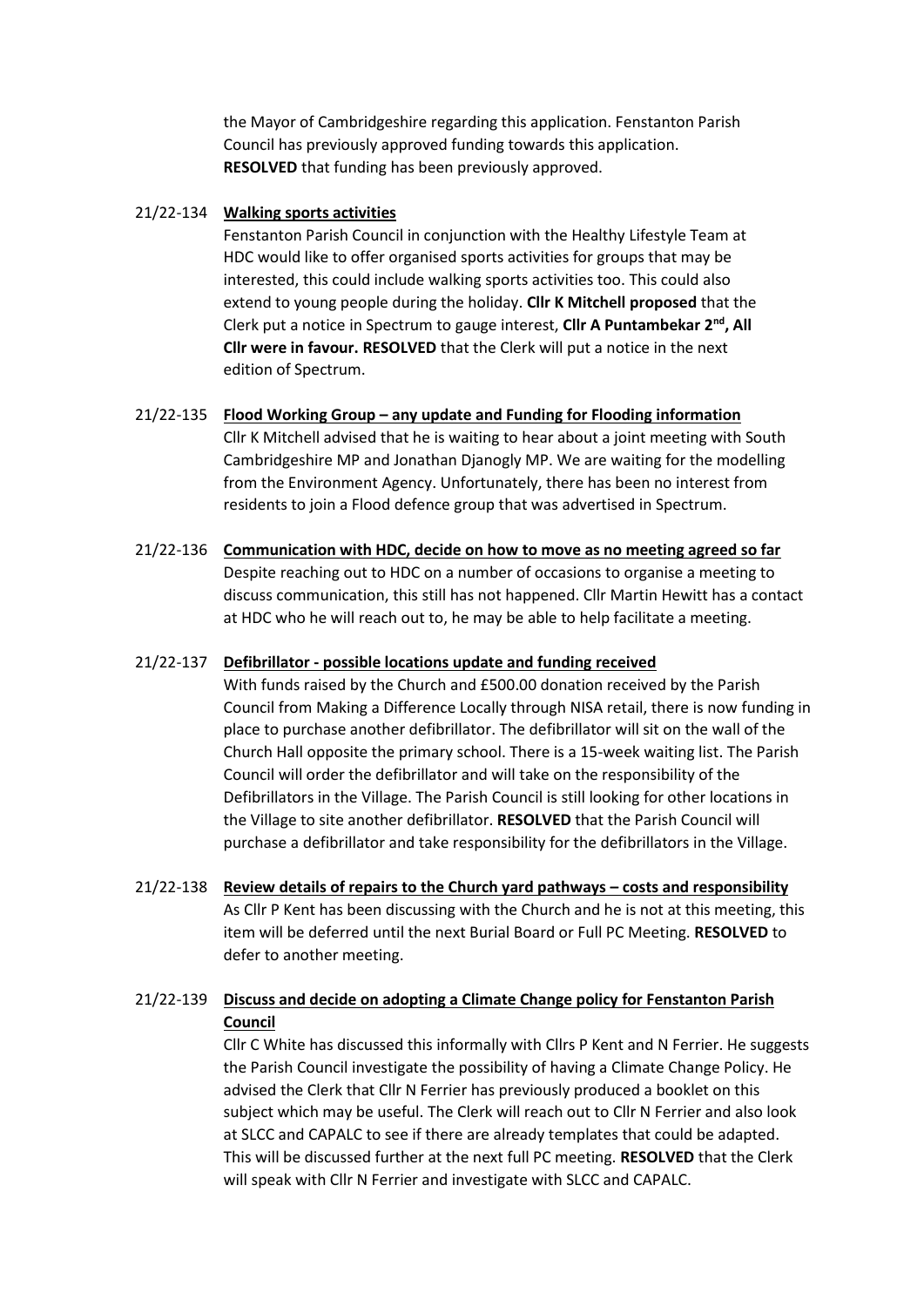### 21/22-140 **Parking Chequer Street – installation of bollards – Quotations**

The grass verge at the end of Chequer Street where it meets Huntingdon Road is being damaged by cars parking on the verge. This area has recently been cleared, and tidied and there is concern that the verge will become damaged. Cllr R McGee has made enquiries to have removable bollards installed and two quotes have been received. On further discussions with the owner of the adjacent land an offer was made for his contractor to keep the ditch clear if bollards are not installed. **Cllr R McGee proposed** that the Parish Council monitor the situation for the time being, **Cllr G Pyke 2nd, All Cllrs were in favour. RESOLVED** to monitor the situation.

# 21/22-141 **Discuss feedback received regarding Benches/Picnic tables for Fenstanton North** The Clerk has received a number of emails and telephone calls from residents with contrasting views, many of whom are not receptive to the idea of installing benches or picnic tables and would prefer the areas to be left as they are and those that would welcome a bench/picnic table or small play equipment. Cllr A Puntambekar and Cllr K Mitchell will map out some ideas and go out to speak to residents to get an idea of what may and may not be acceptable. CIL money would be used for any purchases made. **RESOLVED** to develop map and discuss further with residents.

# 21/22-142 **Discuss and decide on the purchasing of benches** Currently there is no requirement for any new benches. **RESOLVED** not to purchase benches.

## 21/22-143 **Discuss use of the MUGA and possible improvements to booking system**

The current system allows users to access the diary and to make a booking, however it does not send an automatic code to access the MUGA to the person making the booking. Instead, an email is sent to the Clerk email address, this has to be monitored in order for the Clerk to then send an access code to the user. Whilst this works to some extent during office hours, it is not ideal when the email is not being monitored. Therefore, the Clerk will research other booking systems that can automatically send an access code and have the facility for the code to be changed. The Clerk has received an enquiry about playing Tennis at the MUGA, however the surface is not suitable for Tennis. This decision was made prior to the MUGA being built as there are Tennis facilities available in Villages close by. **RESOLVED** that the Clerk will research other booking systems and report back.

21/22-144 **Discuss repairs to the Play areas, further work required and signage quotations** Repairs have been carried out at the park at Rookery Way, there is further work to bee carried out to remove the rotten wooden edging and back fill with soil and seed. One roundabout handle will need replacing as cut in error. The wet pour surfacing at Chequer Street park has not been repaired as the contractor did not have the correct products to make the repair. An invoice for work carried out so far has been submitted, there are a couple of queries, the Clerk will speak to Kompan. The Clerk will ask for a new quotation for the wet pour at Chequers Street play park. **RESOLVED** the Clerk will query invoice and request new quotation. The Clerk has received 3 quotations for signage for the 3 play parks and adult gym, **Cllr G Pryke proposed** that the Parish Council accept the quotation from The Sign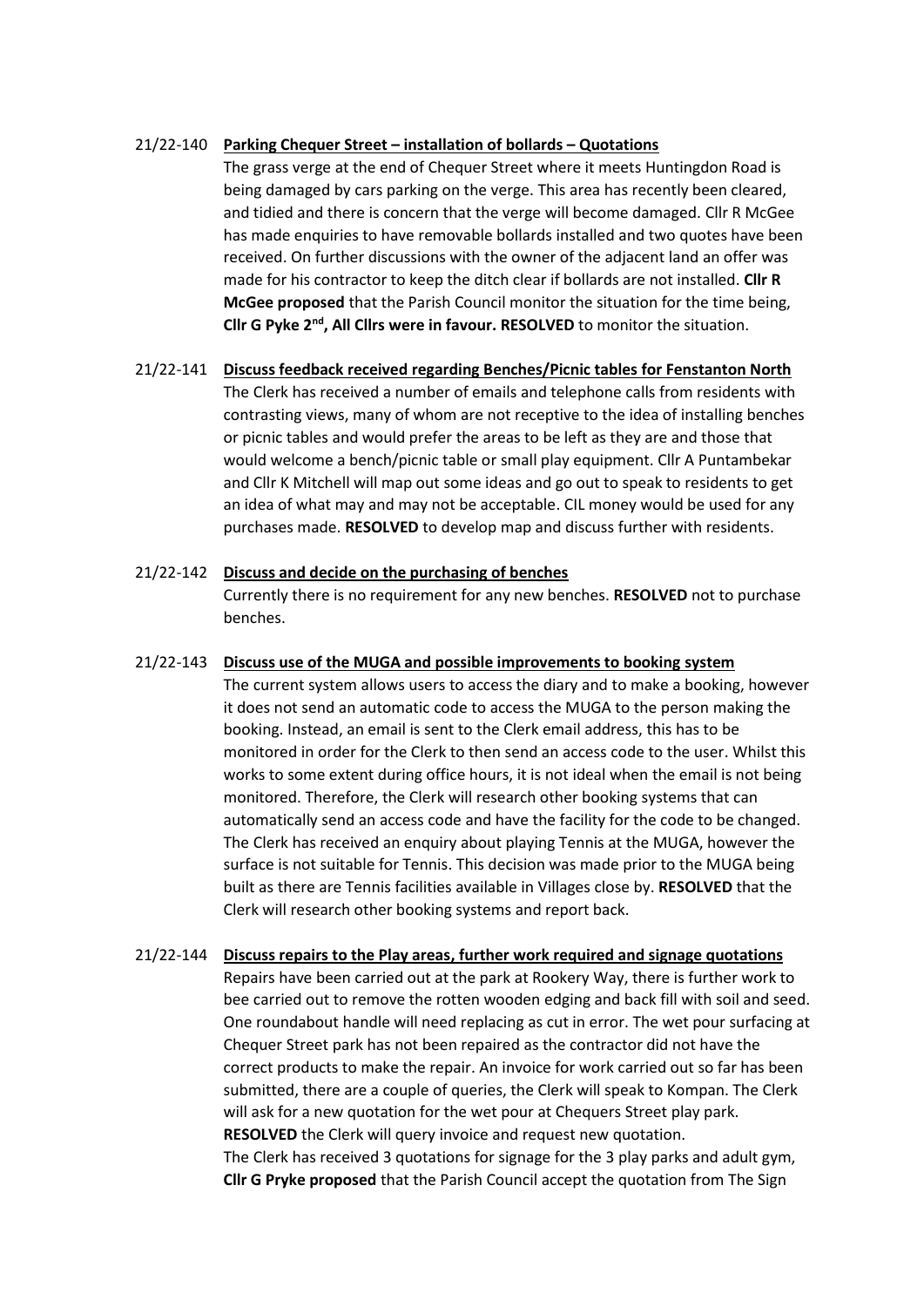Shed for 400 x 300 3mm recycled plastic signs including one for the MUGA at a total cost of £45.85, **Cllr K Mitchell 2nd, All Cllrs were in favour**. **RESOLVED** that the Clerk will purchase signs from The Sign Shed.

#### 21/22-145 **Discuss ideas for Platinum Jubilee – discuss any**

The Clerk has received an email from a couple who are interested in being involved in organising events and Cllr R McGee has also had someone express their interest. The Clerk will put another notice in Spectrum for any further volunteers. The Parish Council are happy to provide a plan and resources but are not able to organise any events. **RESOLVED** that the Clerk will put another notice in the next edition of Spectrum.

Councillors discussed the possibility of having a flagpole installed at the Clock Tower, with a plaque to commemorate the Queen's Platinum Jubilee. **Cllr C White proposed** that the Parish Council obtain quotations, **Cllr G Pryke 2nd, 1 Cllr abstained. All other Cllr were in favour**. The Clerk and Cllr C White will make enquiries. **RESOLVED** that the Clerk and Cllr White will obtain quotations and bring back to next meeting.

#### 21/22-146 **Asylum Seekers – any action required**

The Parish Council are not aware of any issues arising. Cllr K Mitchell advised that Cllr P Kent has been invited to sit on a steering group committee and accepted this offer. **RESOLVED** that Cllr P Kent will sit on the steering group.

#### 21/22-147 **Scouts – update**

The Parish Council has obtained the 'Old Orchard' land from Kier Homes. The Parish Council will lease the land to the Scouts. The Scouts and the PC are in the process of getting a legal agreement organised. There will be certain restrictions. The PC working group will meet with the Scouts before coming back for further discussion at a Full PC meeting. **RESOLVED** that working group will discuss further and bring to full PC meeting for approval.

#### 21/22-148 **Tree Planting**

Cllr R McGee advise that Ray Puddefoot is assisting the PC with a planting plan for Cambridge Road, but this is not yet complete. The plan will need to be approved by CCC. Ray will also work with the PC on a planting plan for the Hamptons. **RESOLVED**  to defer to next meeting.

#### 21/22-149 **Discuss replacing key locks with combination padlocks on access points**

The PC discussed the possible benefits to using combination locks for easy access. However, from past experience it was felt that combination locks can be temperamental when exposed to the elements. Cllr G Pryke proposed that current padlocks were kept in place and that a set of keys be arranged for contractors who will be required to sign for them, Cllr A Puntambekar  $2^{nd}$ , All Cllrs were in favour. **RESOLVED** those current padlocks will remain and the Clerk will organise keys for contractor.